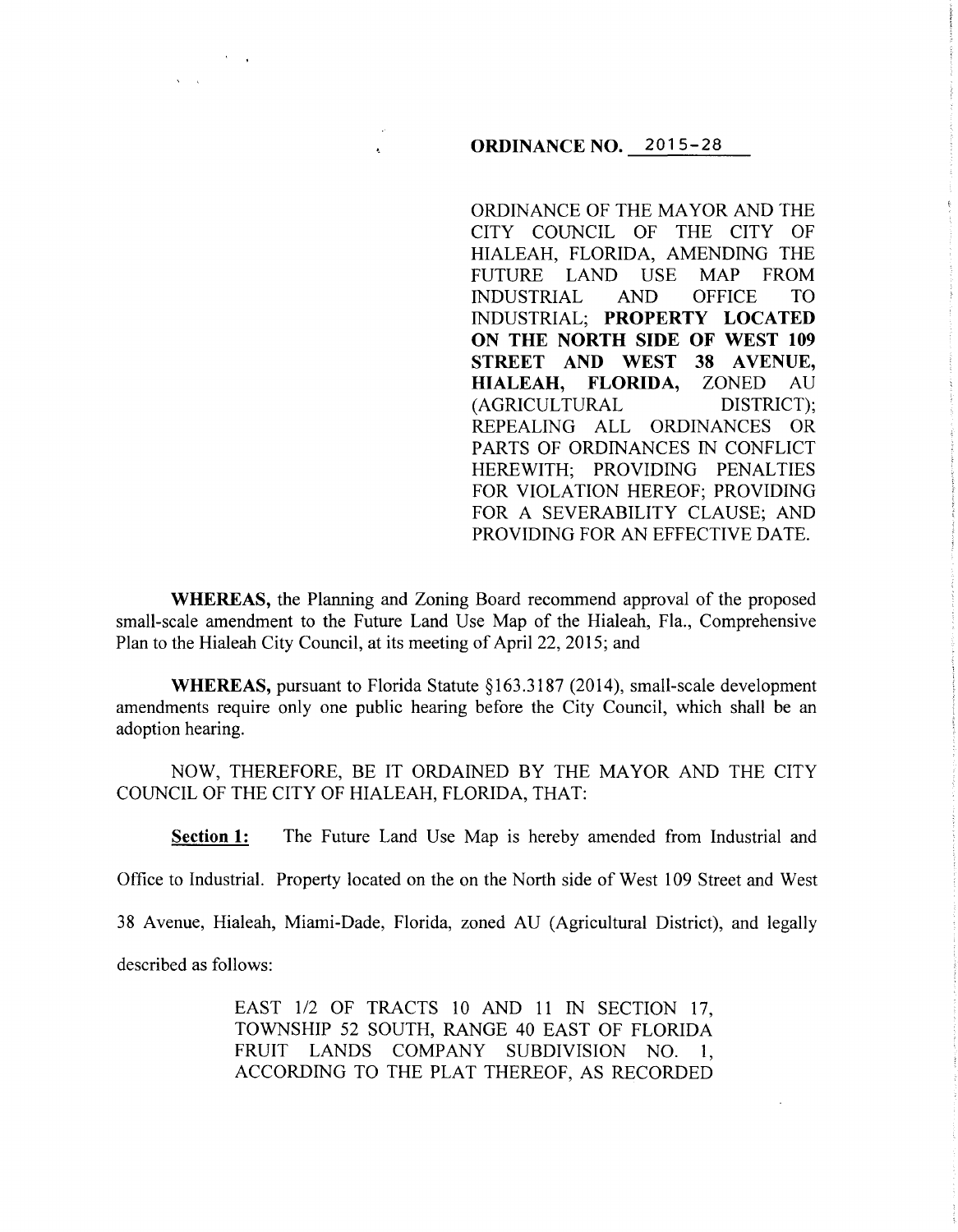IN PLAT BOOK 2, AT PAGE 17 OF THE PUBLIC RECORDS OF MIAMI-DADE COUNTY, FLORIDA.

# **Section 2: Repeal of Ordinances in Conflict.**

All ordinances or parts of ordinances in conflict herewith are hereby repealed to the extent of such conflict.

## **Section 3: Penalties.**

Any person, business, association, corporation, partnership or other legal entity who violates any of the provisions of this ordinance shall be assessed a civil penalty, up to a maximum of \$500.00, within the discretion of the court or administrative tribunal having jurisdiction. Each day that a violation continues shall constitute a separate violation.

## **Section 4: Severability Clause.**

If any phrase, clause, sentence, paragraph or section of this ordinance shall be declared invalid or unconstitutional by the judgment or decree of a court of competent jurisdiction, such invalidity or unconstitutionality shall not affect any of the remaining phrases, clauses, sentences, paragraphs or sections of this ordinance.

#### **Section 5: Effective Date.**

Pursuant to Florida Statutes §163.3187(2014), this ordinance shall become effective 31 days after adoption. The date of adoption of this plan amendment shall be the date of signature by the Mayor of the City of Hialeah, Florida or the date of the next regularly scheduled City Council meeting, if the Mayor's signature is withheld or if the City Council overrides the Mayor's veto. Anyone seeking to challenge the compliance of this small-scale plan amendment shall file a petition with the Division of Administrative Hearings within 30 days following the local government's adoption of the amendment. If challenged within 30